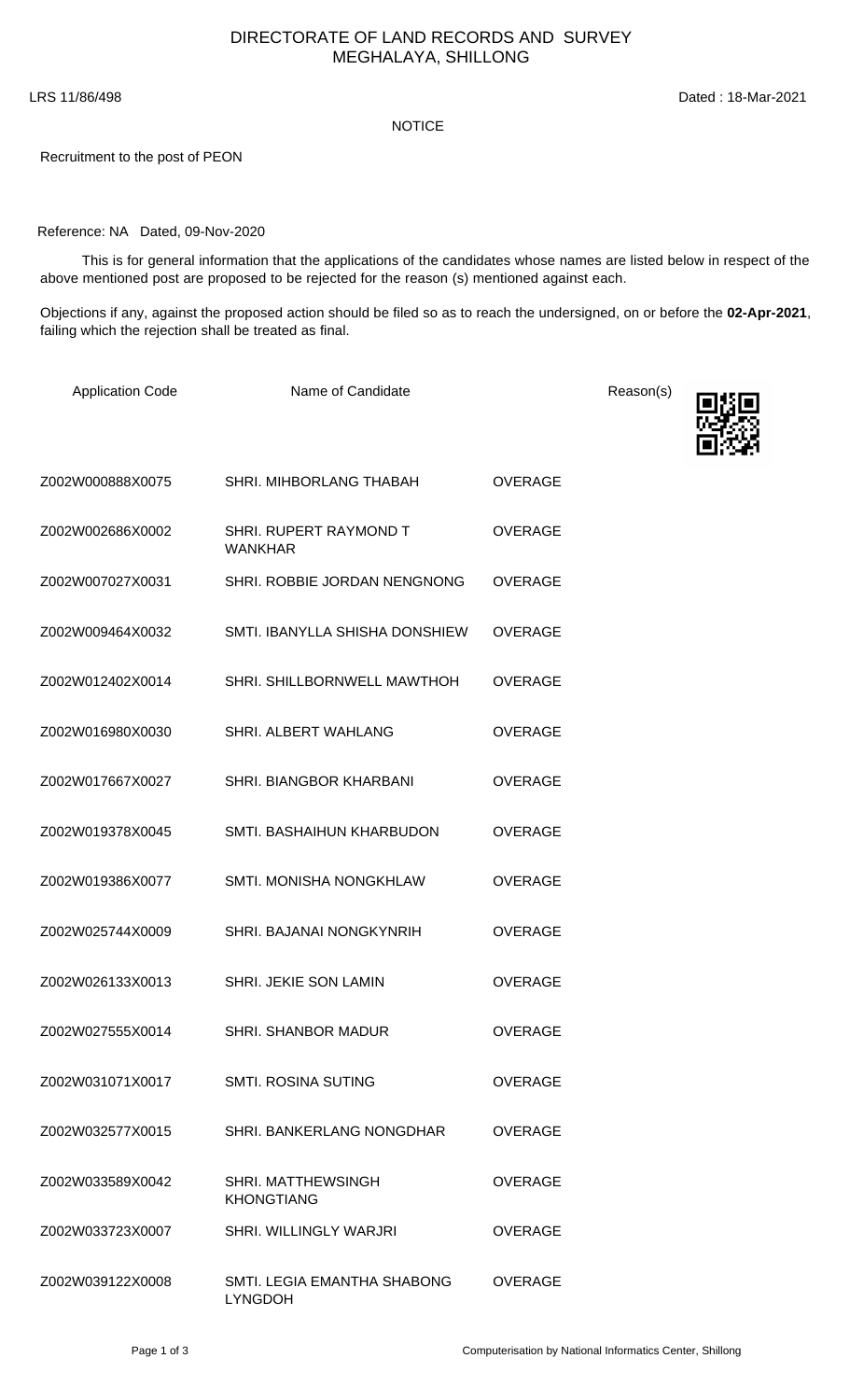Application Code **Name of Candidate Name of Candidate** Reason(s)



| Z002W044896X0030 | <b>SHRI. NAJONGNGI MARWEIN</b>                | OVERAGE         |
|------------------|-----------------------------------------------|-----------------|
| Z002W047064X0055 | SHRI. SHOSLANDAR LYNGKHOI                     | <b>OVERAGE</b>  |
| Z002W050526X0053 | SMTI. LARISHISHA NONGKYNRIH                   | <b>OVERAGE</b>  |
| Z002W055966X0041 | SMTI. LAKMENHUN WARJRI                        | <b>OVERAGE</b>  |
| Z002W069783X0037 | SMTI. IBAIHUN MARY THABAH                     | <b>OVERAGE</b>  |
| Z002W075157X0032 | SMTI. NEWYEARLIN LYNGDOH                      | <b>OVERAGE</b>  |
| Z002W081720X0005 | SHRI. PROBINUS MYRTHONG                       | OVERAGE         |
| Z002W101161X0019 | <b>SMTI. RUBIANA WAR</b>                      | <b>OVERAGE</b>  |
| Z002W332520X0006 | SHRI. AMIR KUPAR MASSAR                       | <b>OVERAGE</b>  |
| Z002W334149X0032 | <b>SHRI. KYNSAIBOK STEN</b>                   | <b>OVERAGE</b>  |
| Z002W344579X0003 | SMTI. BADAHUNLANG THABAH                      | <b>OVERAGE</b>  |
| Z002W372933X0003 | SMTI. PHIBADAKERSHISHA<br><b>SKHEMLON</b>     | <b>OVERAGE</b>  |
| Z002W373004X0002 | SMTI. PRILDA WARDKHAR                         | <b>OVERAGE</b>  |
| Z002W373031X0001 | <b>SMTI. WANKMENLANG</b><br><b>KHONGNGAIN</b> | <b>UNDERAGE</b> |
| Z002W373311X0001 | <b>SHRI, EQUALLYSON KHARIR</b>                | <b>OVERAGE</b>  |
| Z002W373732X0001 | SMTI. AMEDAREEN WARJRI                        | <b>UNDERAGE</b> |
| Z002W373899X0003 | SHRI. PETERIUS PUWEIN                         | <b>UNDERAGE</b> |
| Z002W374246X0004 | SMTI. JUDITA KHARKONGOR                       | <b>OVERAGE</b>  |
| Z002W374260X0001 | SHRI, KYRSHAN VENUS KHYRIEM                   | <b>OVERAGE</b>  |
| Z002W374404X0001 | SHRI. CHARLES MARY JYRWA                      | <b>OVERAGE</b>  |
| Z002W374623X0001 | <b>SMTI. STELLA WENDY SUN</b>                 | <b>OVERAGE</b>  |
| Z002W374846X0001 | SMTI. ROSABINA MARBANIANG                     | <b>OVERAGE</b>  |